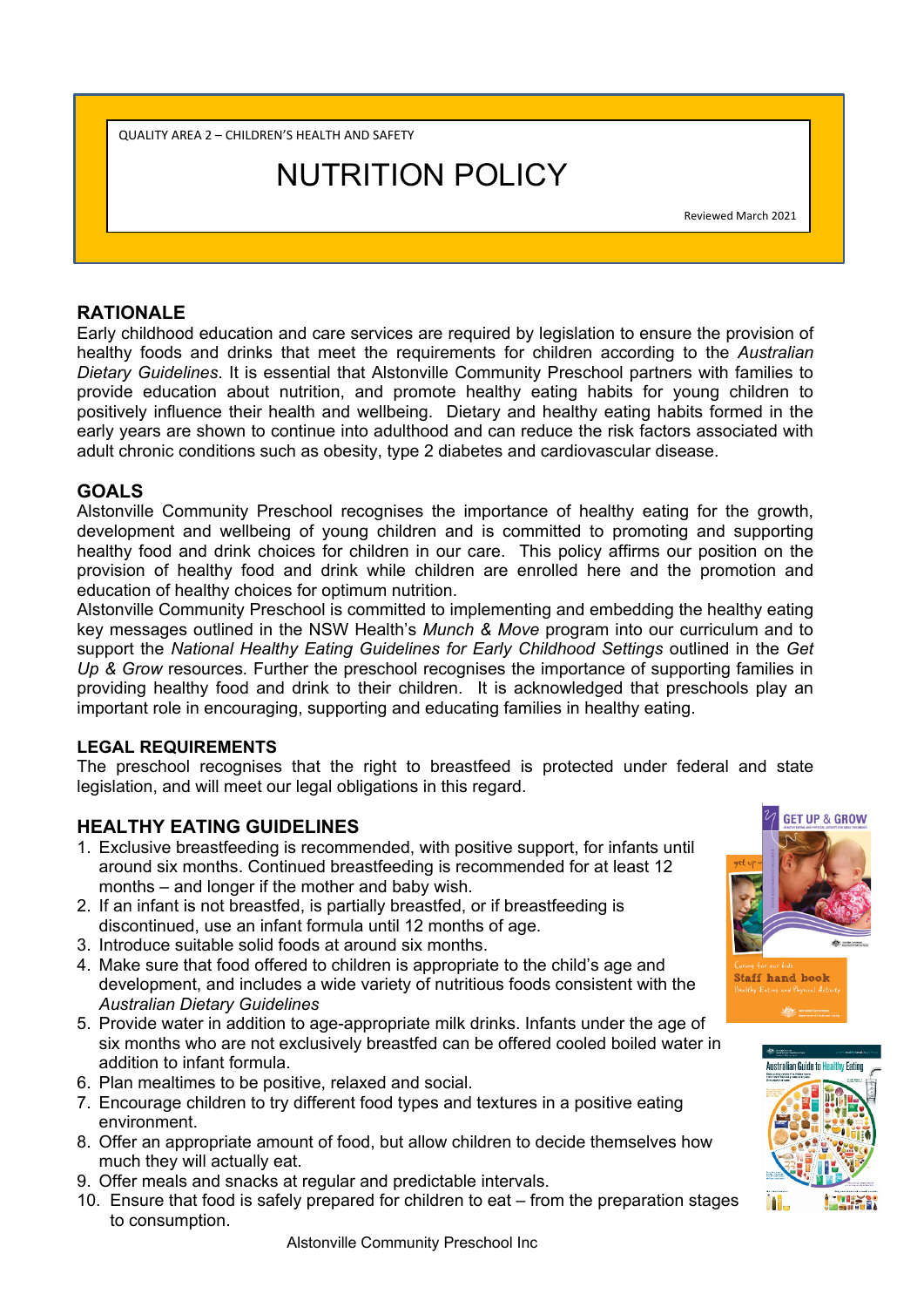# **STRATEGIES**

Our strategies to implementing this policy (procedure) include:

- **1. Encourage and support breastfeeding and appropriate introduction of solid foods** 
	- Encourage and support breastfeeding by:
		- informing families that the service supports breastfeeding at first contact or at orientation,
		- providing a suitable place within the preschool where mothers can breastfeed their infants or express breastmilk.

#### **2. Promote healthy food and drinks based on the** *Australian Dietary Guidelines* **and the Australian Guide to Healthy Eating**

At Alstonville Community Preschool all food is brought from home.

Educators:

- provide information to families on the types of foods and drinks recommended for children and suitable for children's lunchboxes (i.e. *Caring for Children '*Lunchbox Checklist for Food Brought from Home for 2 to 5 year olds').
- encourage children to eat the more nutritious foods provided in their lunchbox, such as sandwiches, vegetables, fruit, cheese and yoghurt, before eating any less nutritious food provided.
- discourage the provision of highly processed snack foods high in fat, salt and sugar and low in essential nutrients in children's lunchboxes. Examples of these foods include lollies, chocolates, sweet biscuits, muesli bars, breakfast bars, fruit filled bars, chips, high fat savoury crackers.
- ensure water is readily available (both indoors and outdoors) for children to consume throughout the day.
- are aware of children with food allergies, food intolerances and special dietary requirements and consult with families to develop individual management plans.
- ensure young children do not have access to foods that may cause choking.
- ensure all children remain seated while eating and drinking.
- always supervise children while eating and drinking.
- Promote good oral health through learning experiences and daily 'swish and swallow' practice.
- ensure any fundraising promotes healthy or active lifestyles and advocates for children's wellbeing.
- discuss the foods being eaten by the children, or grown in the preschool garden and used for cooking with them;
- be positive role models in all aspects of nutrition and hygiene

### **3. Provide age appropriate food and drinks to children that have been stored, prepared and served in a safe and hygienic manner to promote hygienic food practices**

Educators ensure:

- gloves are worn or tongs used by all staff supervising mealtimes and handling 'ready to eat' foods;
- that children and educators wash and dry their hands (using soap, warm running water and single use or disposable towels) before handling food or eating meals and snacks.
- food is stored and served at safe temperatures i.e. below  $5^{\circ}$ C or above 60 $^{\circ}$ C.
- that they use separate cutting boards for raw meat; utensils and hands are washed before touching other foods.
- that communal food ie through cooking experience, will be prepared using proper food handling procedures (i.e. hands are washed, benches, chopping boards and utensils are clean)
- children are discouraged from handling or eating other children's food and utensils.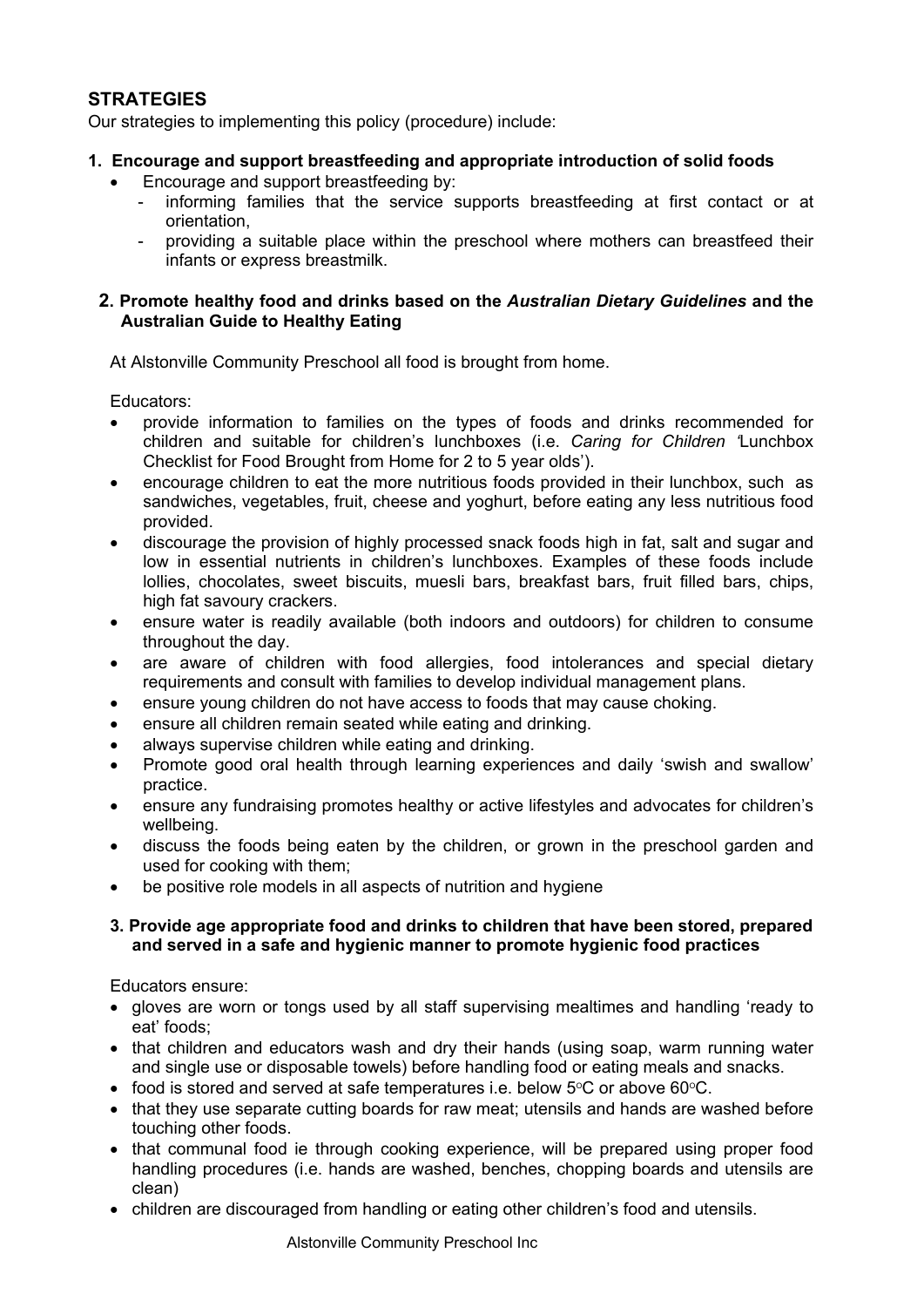- children will be encouraged to drink water with and after each meal
- where a child has a severe allergic reaction to a particular food (e.g. peanuts), parents of other children will be asked to avoid packing the offending food in their child's lunch box.
- that staff handling food attend relevant training courses and share knowledge with all educators.

### **4. Provide a positive eating environment that is relaxed, social and reflects cultural and family values**

At Alstonville Community Preschool:

- educators sit with the children at meal and snack times to role model healthy food and drink choices and actively engage children in conversations about the food and drink provided.
- recognise, nurture and celebrate the dietary differences of children from culturally and linguistically diverse backgrounds through strong partnerships with families and community.
- create a relaxed atmosphere at mealtimes where children have enough time to eat and enjoy their food as well as enjoying the social interactions with educators and other children.
- encourage older toddlers and preschool-aged children to help set and clear the table and serve their own food and drink – providing opportunities for them to develop independence, confidence and self-esteem.
- respect each child's appetite. If a child is not hungry or is satisfied, do not insist he/she eats.
- are patient with messy or slow eaters.
- encourage children to try different foods but do not force them to eat.
- never use food as a reward or withhold food from children for behaviour management purposes.
- celebrations involving food will include healthy choices and families will be invited to at least one food occasion per year;

### **5. Promote lifelong learning for children, educators, staff and families about healthy food and drink choices, including trying new healthy foods**

We aim to:

- foster awareness and understanding of healthy food and drink choices through daily discussions, displays, and intentionally planned or spontaneous related learning experiences throughout our service curriculum.
- will include food awareness activities in the program and plan activities with children which encourage knowledge of healthy foods and enable them to have practical experience in food preparation
- choose recipes and food awareness activities from a variety of cultures
- encourage and provide opportunities for all educators and staff members responsible for providing food and drinks to the children to participate in regular professional development opportunities to broaden their knowledge and understanding of children's nutritional requirements.
- provide opportunities for families to attend information sessions related to children's nutrition and wellbeing.

#### **6. Encourage communication with families about the provision of appropriate healthy food and drinks for children while they are attending the preschool**

### We do this by:

 making accessible or providing a copy of the *Nutrition Policy* to all families upon enrolment', in the parent library in the foyer and on the preschool website;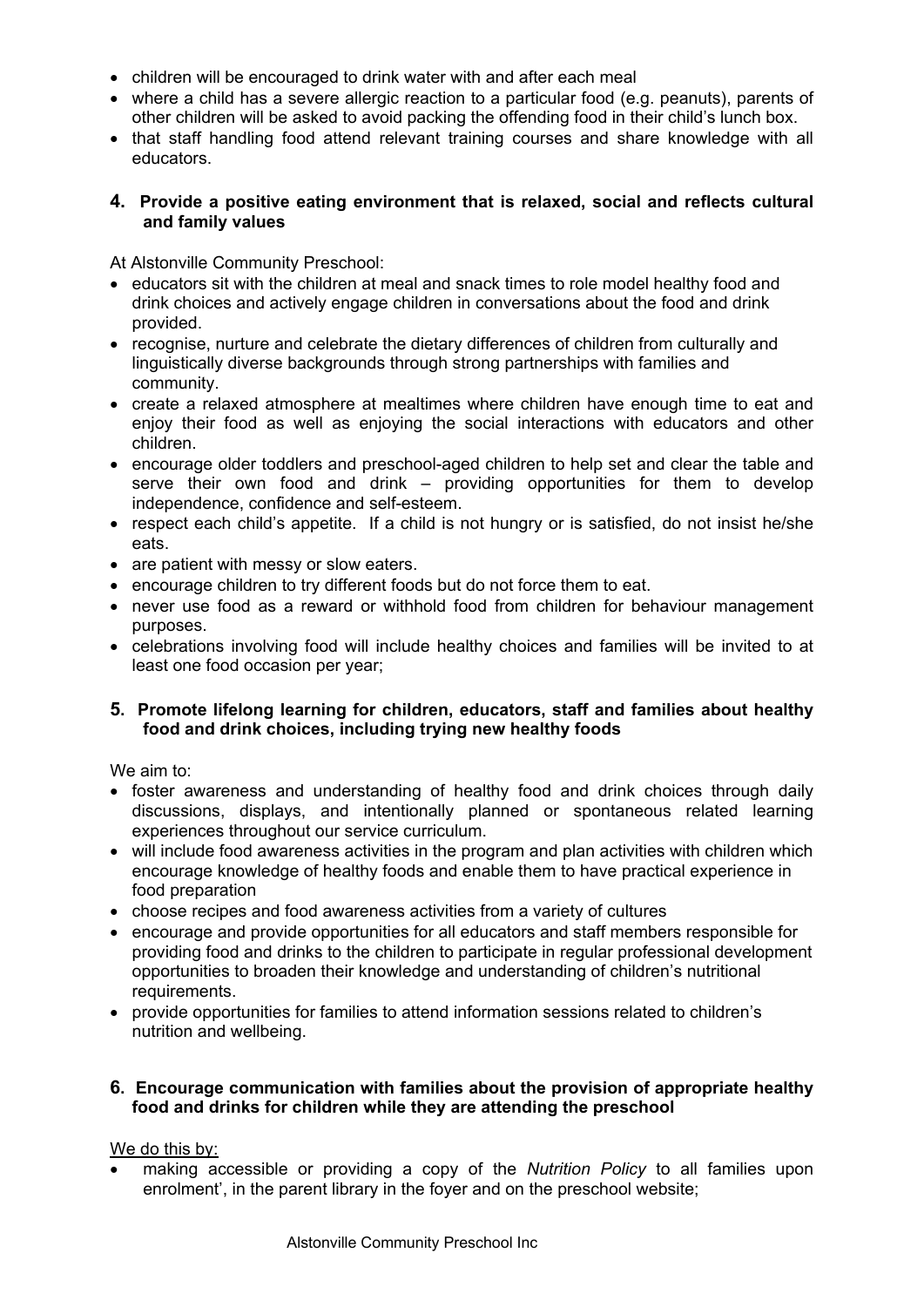- ensuring parents receive regular information about food and nutrition in newsletters, and via the preschool Facebook page;
- involving families in the review of this policy (procedure) annually.
- requesting that details of any food allergies or intolerances or specific dietary requirements be provided to the preschool, and work in partnership with families to develop an appropriate resolution so that children's individual dietary needs are met.
- communicating regularly with families about food and nutrition related experiences within the preschool program, including related professional development, and provide up to date information to assist families to provide healthy food choices at home.
- communicating regularly with families and providing information and advice on appropriate food and drinks to be included in children's lunchboxes. This information may be provided to families in a variety of ways including factsheets, newsletters, during orientation, information sessions and informal discussion. When a child's lunch contains a food which is not suitable, as per the Healthy Lunchboxes pamphlet, in the first instance a conversation will be had with the family, and after this, a friendly reminder note will be placed in the child's lunchboxes as a reminder
- displaying 'Foods for Preschool lunches' at preschool and distribute to all families in the enrolment pack;

### **Monitoring and Review**

The Nominated Supervisor will:

- Include activities achievements in the preschools' Quality Improvement Plan (QIP) where appropriate, and in annual reports or management meetings.
- include nutrition as a standing item on the staff meeting agenda.
- review this policy (procedure) annually
- provide families with opportunities to contribute to the review and development of the policy.

## **Relevant Links to the National Quality Standard (NQS):**

| NATIONAL QUALITY STANDARD<br>Australian Children's<br><b>Education &amp; Care</b> |                                    |                                                                                                |
|-----------------------------------------------------------------------------------|------------------------------------|------------------------------------------------------------------------------------------------|
|                                                                                   | Concept                            | <b>Quality Authority</b><br><b>Descriptor</b>                                                  |
| QA <sub>2</sub>                                                                   |                                    | <b>Children's health and safety</b>                                                            |
| 2.1                                                                               | Health                             | Each child's health and physical activity is supported and promoted.                           |
| 2.1.2                                                                             | Health practices and<br>procedures | Effective illness and injury management and hygiene practices are promoted and<br>implemented. |
| 2.1.3                                                                             | Healthy lifestyle                  | Healthy eating and physical activity are promoted and appropriate for each child.              |

# **Education and Care Services National Regulations:**

| 77  | Health, hygiene and safe food practices                      |  |
|-----|--------------------------------------------------------------|--|
| 78  | Food and beverages                                           |  |
| 79  | Service providing food and beverages                         |  |
| 90  | Medical conditions policy                                    |  |
| 91  | Medical conditions policy to be provided to parents          |  |
| 162 | Health information to be kept in enrolment record            |  |
| 168 | Education and care service must have policies and procedures |  |